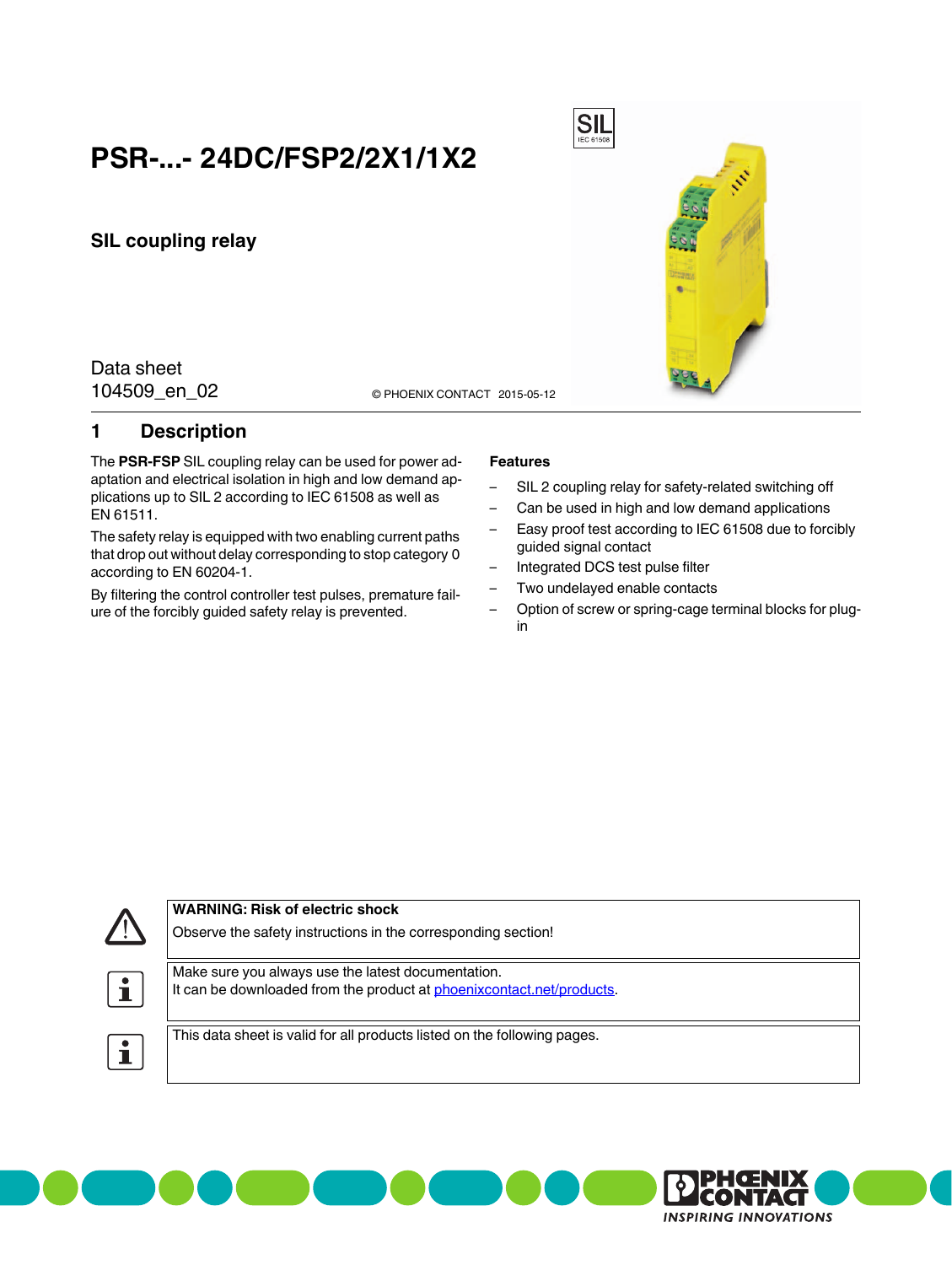<span id="page-1-0"></span>

| $2^{\circ}$<br>$\mathbf{1}$ | <b>Table of contents</b> |  |
|-----------------------------|--------------------------|--|
| $\overline{2}$              |                          |  |
| 3                           |                          |  |
| $\overline{4}$              |                          |  |
| 5                           |                          |  |
| 6                           |                          |  |
| $\overline{7}$              | 7.1<br>7.2               |  |
| 8                           |                          |  |
| 9                           |                          |  |
| 10                          |                          |  |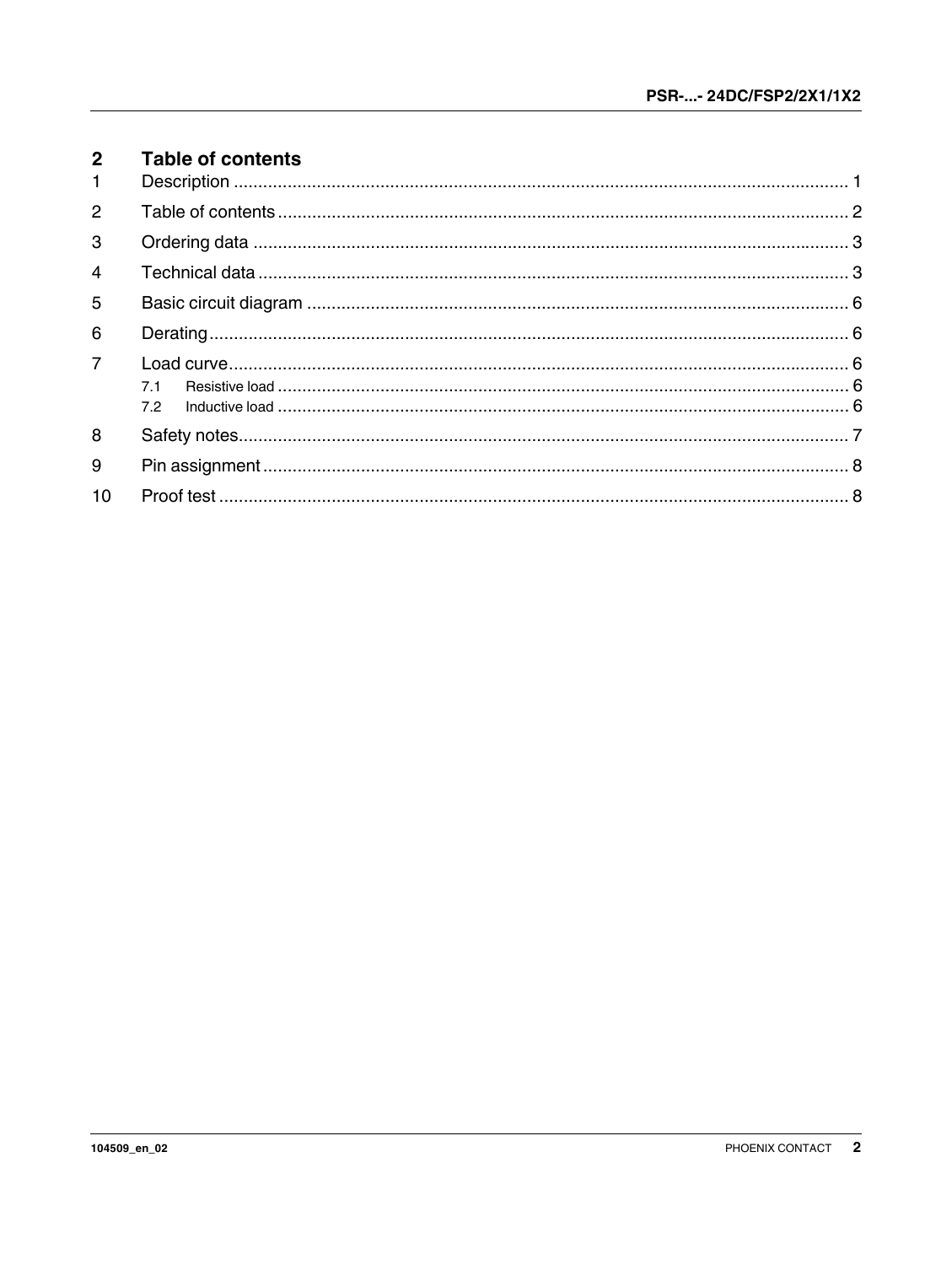# <span id="page-2-0"></span>**3 Ordering data**

| <b>Description</b>                                                                                                                                                                                                                                                                       | <b>Type</b>                         | Order No. | Pcs./Pkt. |
|------------------------------------------------------------------------------------------------------------------------------------------------------------------------------------------------------------------------------------------------------------------------------------------|-------------------------------------|-----------|-----------|
| Safe coupling relay for SIL 2 high and low-demand applications, couples<br>digital output signals to the I/O, 2 enabling current paths, 1 alarm contact,<br>module for safe state off applications, integrated test pulse filter, plug-in<br>screw terminal blocks, width: 17.5 mm       | PSR-SCP-24DC/FSP2/2X1/1X2           | 2986575   |           |
| Safe coupling relay for SIL 2 high and low-demand applications, couples<br>digital output signals to the I/O, 2 enabling current paths, 1 signal contact,<br>module for safe state off applications, integrated test pulse filter, plug-in<br>spring-cage terminal block, width: 17.5 mm | PSR-SPP-24DC/FSP2/2X1/1X2           | 2986588   |           |
|                                                                                                                                                                                                                                                                                          |                                     |           |           |
| <b>Documentation</b>                                                                                                                                                                                                                                                                     | <b>Type</b>                         | Order No. | Pcs./Pkt. |
| User manual, English, for applications for PSR safety relay                                                                                                                                                                                                                              | UM EN SAFETY RELAY APPLICA-<br>TION | 2888712   |           |

# <span id="page-2-1"></span>**4 Technical data**

| Input data                                   |                                                                                                                                                                                                                                                                        |
|----------------------------------------------|------------------------------------------------------------------------------------------------------------------------------------------------------------------------------------------------------------------------------------------------------------------------|
| Nominal input voltage U <sub>N</sub>         | 24 V DC                                                                                                                                                                                                                                                                |
| Input voltage range (factor)                 | 0.851.1                                                                                                                                                                                                                                                                |
| Typical input current                        | 55 mA                                                                                                                                                                                                                                                                  |
| Typical inrush current                       | max. 100 mA                                                                                                                                                                                                                                                            |
| Typical response time                        | 50 ms                                                                                                                                                                                                                                                                  |
| Typical release time                         | 50 ms                                                                                                                                                                                                                                                                  |
| Recovery time                                | 1 s                                                                                                                                                                                                                                                                    |
| Operating voltage display                    | <b>Yellow LED</b>                                                                                                                                                                                                                                                      |
|                                              |                                                                                                                                                                                                                                                                        |
| <b>Output data</b>                           |                                                                                                                                                                                                                                                                        |
| Contact type                                 | 2 undelayed enabling current paths<br>1 undelayed confirmation current path                                                                                                                                                                                            |
| Contact material                             | AgCuNi, + 0.2 µm Au                                                                                                                                                                                                                                                    |
| Minimum switching voltage                    | 15 V AC/DC                                                                                                                                                                                                                                                             |
| Maximum switching voltage                    | <b>250 V AC/DC</b>                                                                                                                                                                                                                                                     |
| Limiting continuous current                  | 5 A (N/O contact)<br>100 mA (N/C contact)                                                                                                                                                                                                                              |
| Maximum inrush current                       | 5A                                                                                                                                                                                                                                                                     |
| Inrush current, minimum                      | 5 mA                                                                                                                                                                                                                                                                   |
| Sq. Total current                            | 50 A <sup>2</sup> ( $I_{TH}^2 = I_1^2 + I_2^2 +  + I_N^2$ )<br>(see derating curve)                                                                                                                                                                                    |
| Interrupting rating (ohmic load) max.        | 120 W (24 V DC, $\tau = 0$ ms, N/C contact: 2.4 W)<br>192 W (48 V DC, $\tau = 0$ ms, N/C contact: 4.8 W)<br>162 W (60 V DC, $\tau = 0$ ms, N/C contact: 6 W)<br>66 W (110 V DC, $\tau = 0$ ms, N/C contact: 11 W)<br>60 W (220 V DC, $\tau = 0$ ms, N/C contact: 22 W) |
| Maximum interrupting rating (inductive load) | 72 W (24 V DC, $\tau$ = 40 ms, N/C contact: 2.4 W)<br>43 W (48 V DC, $\tau$ = 40 ms, N/C contact: 4.8 W)<br>41 W (60 V DC, $\tau$ = 40 ms, N/C contact: 6 W)<br>35 W (110 V DC, $\tau$ = 40 ms, N/C contact: 11 W)<br>48 W (220 V DC, τ = 40 ms, N/C contact: 22 W)    |
| Switching capacity min.                      | 75 mW                                                                                                                                                                                                                                                                  |
| Mechanical service life                      | Approx. 10 <sup>7</sup> cycles                                                                                                                                                                                                                                         |
| Switching capacity (3600/h cycles)           | 5 A (24 V (DC13))<br>5 A (230 V (AC15))                                                                                                                                                                                                                                |
| Output fuse                                  | 10 A gL/gG (N/O contact)<br>6 A gL/gG (N/C contact)                                                                                                                                                                                                                    |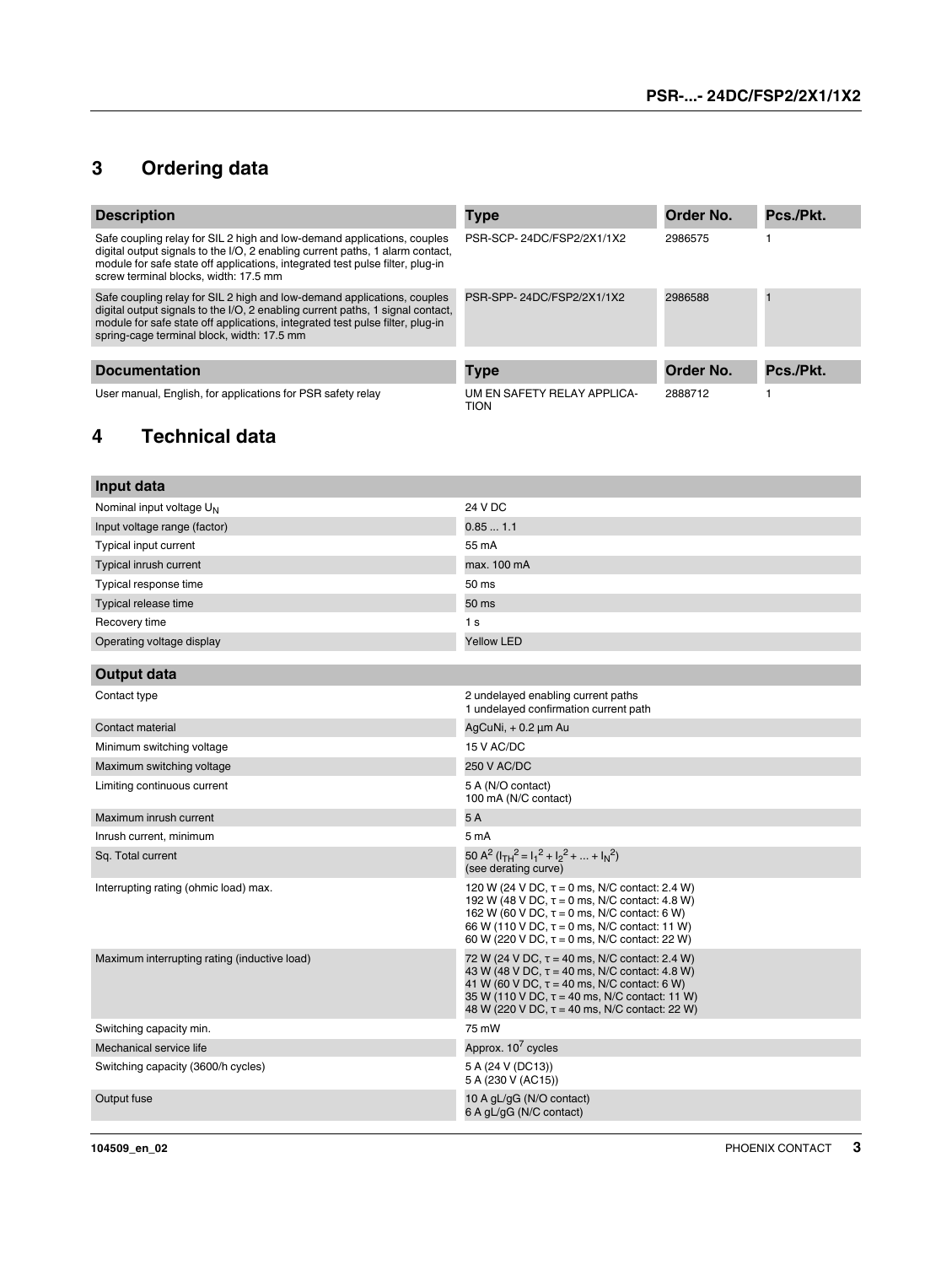| <b>General data</b>                                               |                                                                                                   |                                         |
|-------------------------------------------------------------------|---------------------------------------------------------------------------------------------------|-----------------------------------------|
| Relay type                                                        | Electromechanically forcibly guided, dust-proof relay.                                            |                                         |
| Nominal operating mode                                            | 100% operating factor                                                                             |                                         |
| Degree of protection                                              | IP <sub>20</sub>                                                                                  |                                         |
| Min. degree of protection of inst. location                       | <b>IP54</b>                                                                                       |                                         |
| Mounting position                                                 | any                                                                                               |                                         |
| Mounting type                                                     | DIN rail mounting                                                                                 |                                         |
| Air clearances and creepage distances between the power circuits  | DIN EN 50178/VDE 0160                                                                             |                                         |
| Rated insulation voltage                                          | 250 V                                                                                             |                                         |
| Rated surge voltage/insulation                                    | 6 kV / Safe isolation, increased insulation                                                       |                                         |
| Pollution degree                                                  | $\overline{2}$                                                                                    |                                         |
| Surge voltage category                                            | Ш                                                                                                 |                                         |
| <b>Dimensions</b>                                                 | <b>Screw connection</b>                                                                           | <b>Spring-cage connection</b>           |
| WxHxD                                                             | 17.5 x 99 x 114.5 mm                                                                              | 17.5 x 112 x 114.5 mm                   |
| <b>Connection data</b>                                            | <b>Screw connection</b>                                                                           | <b>Spring-cage connection</b>           |
| Conductor cross section, solid                                    | $0.2$ mm <sup>2</sup> 2.5 mm <sup>2</sup>                                                         | 0.2 mm <sup>2</sup> 1.5 mm <sup>2</sup> |
| Conductor cross section, stranded                                 | 0.2 mm <sup>2</sup> 2.5 mm <sup>2</sup>                                                           | 0.2 mm <sup>2</sup> 1.5 mm <sup>2</sup> |
| Conductor cross section AWG/kcmil                                 | 2412                                                                                              | 24  16                                  |
| Stripping length                                                  | 7 mm                                                                                              | 8 mm                                    |
| <b>Ambient conditions</b>                                         |                                                                                                   |                                         |
| Ambient temperature (operation)                                   | -20 °C  55 °C                                                                                     |                                         |
| Ambient temperature (storage/transport)                           | -40 °C  70 °C                                                                                     |                                         |
| Max. permissible humidity (storage/transport)                     | $\leq$ 75 % (Condensation and icing are not permitted based on the average annual<br>temperature) |                                         |
| Maximum altitude                                                  | $\leq$ 2000 m (Above sea level)                                                                   |                                         |
|                                                                   |                                                                                                   |                                         |
| <b>Conformance / approvals</b>                                    |                                                                                                   |                                         |
| Approvals                                                         | $\mathbb{Q}$ $\mathbb{H}$ $\mathbb{A}$ Fs                                                         |                                         |
| Safety data                                                       |                                                                                                   |                                         |
| Stop category according to IEC 60204                              | 0                                                                                                 |                                         |
| Safety parameters for IEC 61508 - High demand                     |                                                                                                   |                                         |
| SIL                                                               | $\overline{c}$                                                                                    |                                         |
| $PFH_d$                                                           | $1.00 \times 10^{-9}$                                                                             |                                         |
| Diagnostic coverage (DC)                                          | 99%                                                                                               |                                         |
| MTTF <sub>d</sub>                                                 | 114155.3 Years                                                                                    |                                         |
| Demand rate                                                       | < 12 Months                                                                                       |                                         |
| Proof test interval                                               | 240 Months                                                                                        |                                         |
| Duration of use                                                   | 240 Months                                                                                        |                                         |
| The specifications apply assuming the following calculation basis |                                                                                                   |                                         |
| $d_{op}$                                                          | 365 Days                                                                                          |                                         |
| $h_{op}$                                                          | 24 h                                                                                              |                                         |
| t <sub>Cycle</sub>                                                | 3600 s                                                                                            |                                         |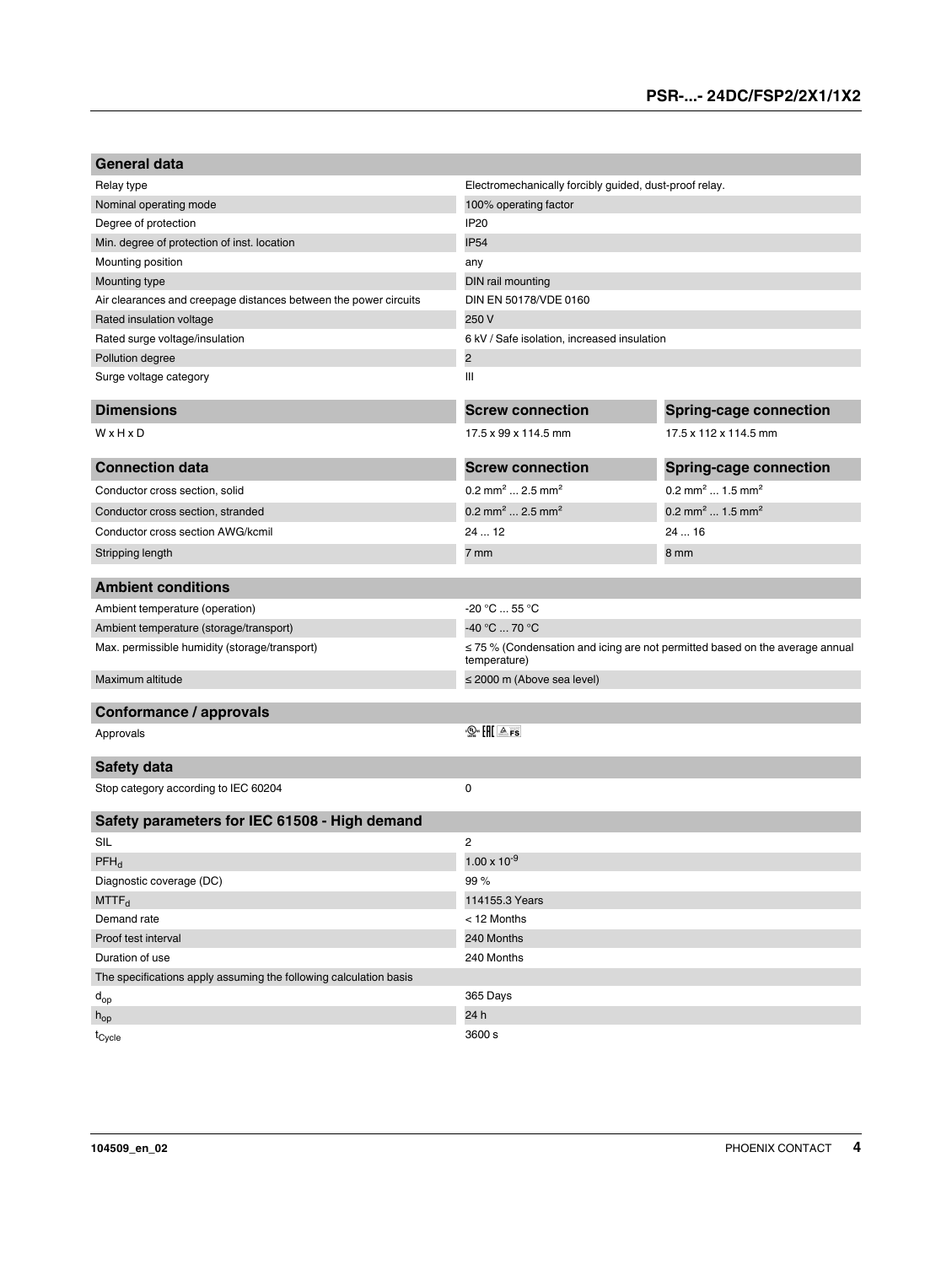| Alternative illustration of the device as 1001 structure for process customers |                       |
|--------------------------------------------------------------------------------|-----------------------|
| Equipment type                                                                 | Type A                |
| <b>HFT</b>                                                                     | $\mathbf 0$           |
| SIL                                                                            | $\overline{2}$        |
| Safe Failure Fraction (SFF)                                                    | 99.61 %               |
| λSD                                                                            | 99 FIT                |
| λSU                                                                            | 55.7 FIT              |
| λDD                                                                            | 99 FIT                |
| λDU                                                                            | 1 FIT                 |
| $\lambda$ Total                                                                | 254.7 FIT             |
| <b>MTBF</b>                                                                    | 361 Years             |
| <b>PFH</b>                                                                     | $1.00 \times 10^{-9}$ |

| Safety parameters for IEC 61508 - Low demand |                       |  |
|----------------------------------------------|-----------------------|--|
| SIL                                          | 2                     |  |
| Diagnostic coverage (DC)                     | $0\%$                 |  |
| $MTTF_d$                                     | 1141.55 Years         |  |
| $PFD_{avg}$                                  | $9.86 \times 10^{-4}$ |  |
| Proof test interval                          | 15 Months             |  |
| Duration of use                              | 240 Months            |  |

| Alternative illustration of the device as 1001 structure for process customers |  |  |
|--------------------------------------------------------------------------------|--|--|
|--------------------------------------------------------------------------------|--|--|

| Equipment type              | Type A                                  |
|-----------------------------|-----------------------------------------|
| <b>HFT</b>                  | $\mathbf 0$                             |
| SIL                         | 2                                       |
| Safe Failure Fraction (SFF) | 81.97%                                  |
| λSD                         | 0 FIT                                   |
| λSU                         | 455 FIT                                 |
| λDD                         | 0 FIT                                   |
| λDU                         | <b>100 FIT</b>                          |
| $\lambda$ Total             | 555 FIT                                 |
| <b>MTBF</b>                 | 185 Years                               |
| $\mathsf{PFD}_\mathsf{avg}$ | $4.38 \times 10^{-4}$ (For T1 = 1 year) |

| Safety characteristic data according to EN ISO 13849              |               |  |
|-------------------------------------------------------------------|---------------|--|
| Category                                                          |               |  |
| Performance level                                                 | C             |  |
| $MTTF_{d}$                                                        | 1141.55 Years |  |
| <b>CCF</b>                                                        | Passed        |  |
| Duration of use                                                   | 240 Months    |  |
| The specifications apply assuming the following calculation basis |               |  |
| $d_{op}$                                                          | 365 Days      |  |
| $h_{op}$                                                          | 24 h          |  |
| t <sub>Cycle</sub>                                                | 3600 s        |  |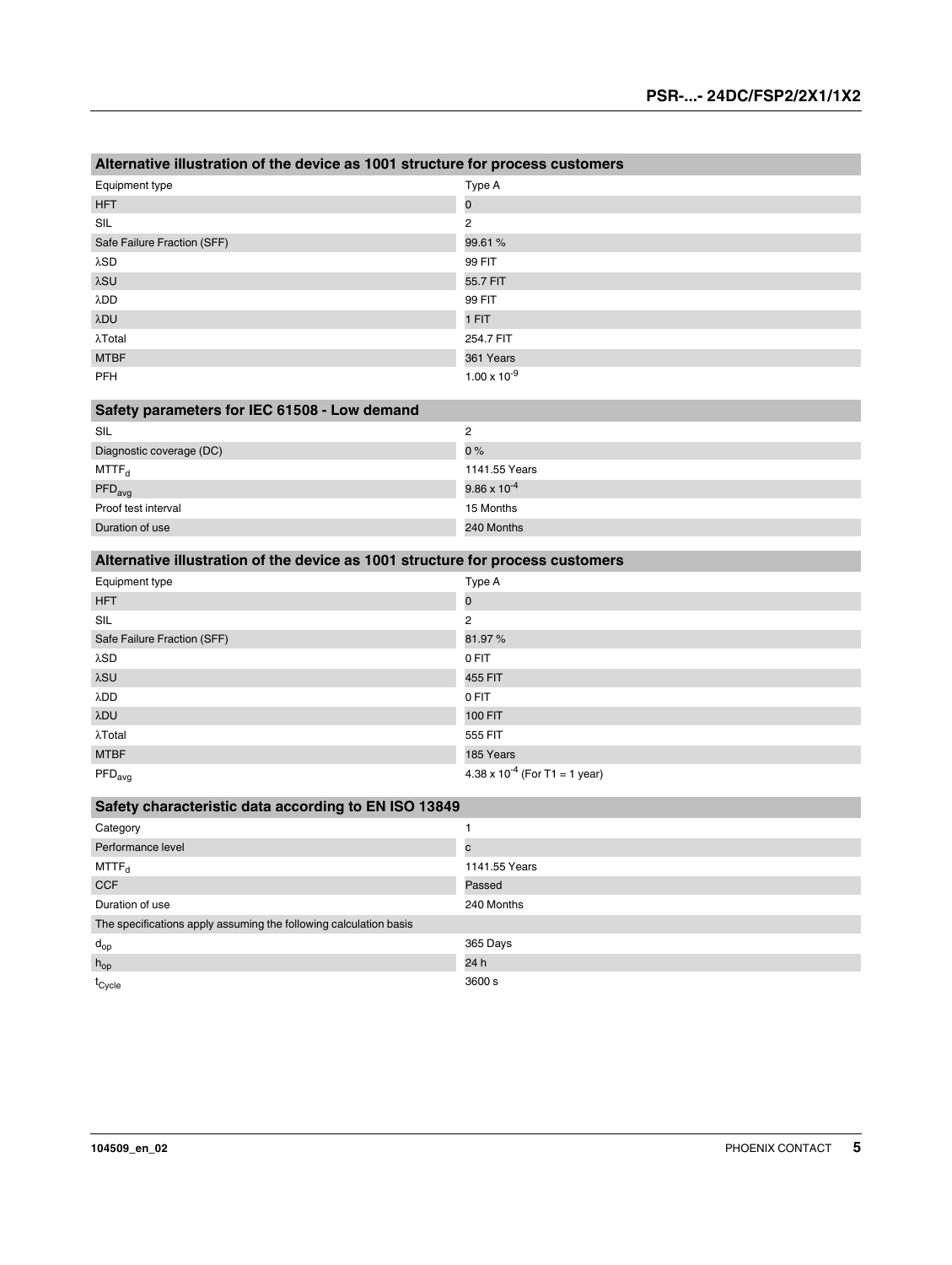# <span id="page-5-0"></span>**5 Basic circuit diagram**



Figure 1 Block diagram

| <b>Designation</b> | <b>Explanation</b>         |
|--------------------|----------------------------|
| A1/A2              | Safety relay input voltage |
| 13/14              | Load current path          |
| 23/24              | Load current path          |
| 31/32              | Confirmation path          |

# <span id="page-5-1"></span>**6 Derating**



Figure 2 Derating curve

### <span id="page-5-2"></span>**7 Load curve**

#### <span id="page-5-3"></span>**7.1 Resistive load**



Figure 3 Resistive load

<span id="page-5-4"></span>**7.2 Inductive load**



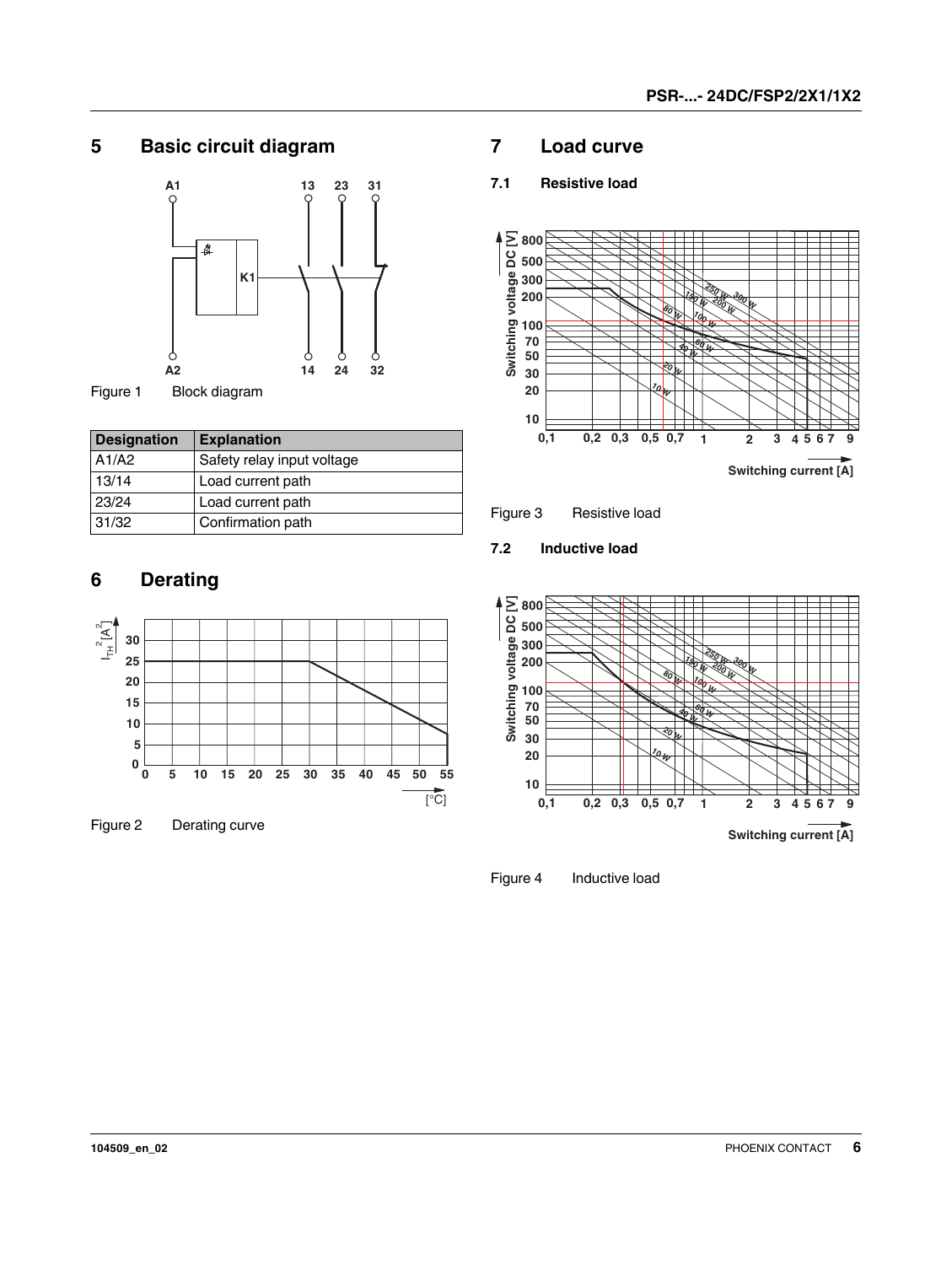# <span id="page-6-0"></span>**8 Safety notes**



#### **WARNING: Risk of electric shock**

During operation, parts of electrical switching devices carry hazardous voltages.

Before working on the switching device, disconnect the power.

Please observe the safety regulations of electrical engineering and industrial safety and liability associations!

Disregarding these safety regulations may result in death, serious personal injury or damage to equipment.

Startup, mounting, modifications, and upgrades should only be carried out by a skilled electrical engineer!



#### **WARNING: Risk of automatic machine restart!**

For emergency stop applications, the machine must be prevented from restarting automatically by a higher-level control system.

Protective covers must not be removed when operating electrical switching devices.



#### **WARNING: Danger due to faulty devices!**

The devices may be damaged following an error and correct operation can no longer be ensured.

In the event of an error, replace the device immediately.

Repairs to the device, especially if the housing must be opened, may only be carried out by the manufacturer or authorized persons. Otherwise the warranty is invalidated.



#### **NOTE: Risk of damage to equipment due to incorrect installation**

For reliable operation, the safety relay must be installed in housing protected from dust and humidity (IP54).

Carry out wiring according to the application. Refer to the "Application examples" section for this.



#### **NOTE: Risk of damage to equipment due to noise emissions**

When operating relay modules the operator must meet the requirements for noise emission for electrical and electronic equipment (EN 61000-6-4) on the contact side and, if required, take appropriate measures.



#### **NOTE: Module damage due to polarity reversal**

Polarity reversal places a burden on the electronics and can damage the module.

With resistance monitoring, an error is indicated to the higher-level controller.

Always connect the supply voltage as follows:

A1 to  $+ 24$  V A2 to GND